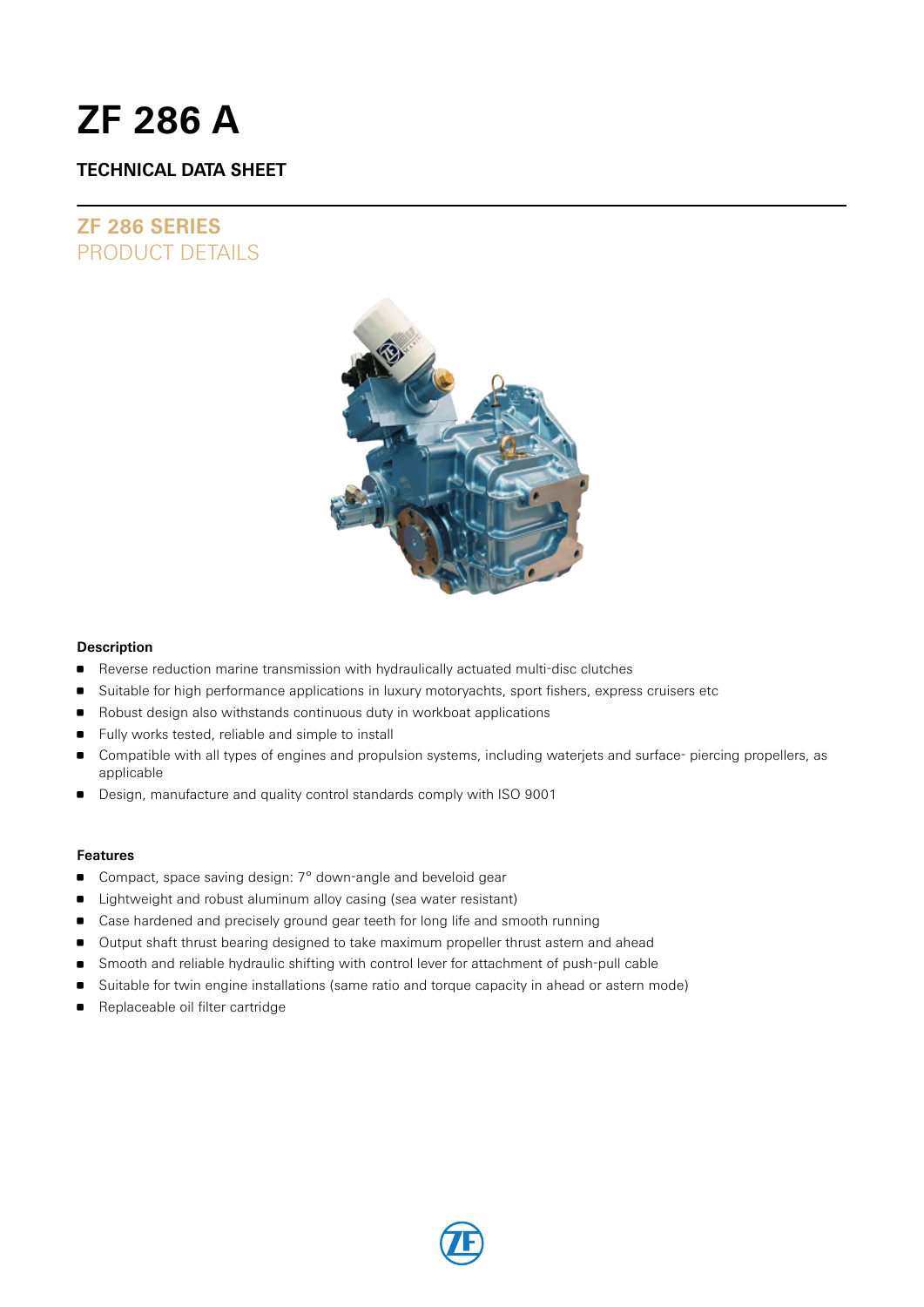# **ZF 286 A**

# **RATINGS**

| Ratios                       |               | Power Factor |          |          | Input Power Capacity |          |           |          | Max. | Max. | Max.       |
|------------------------------|---------------|--------------|----------|----------|----------------------|----------|-----------|----------|------|------|------------|
|                              | kW/RPM hp/RPM |              | kW       | hp       | kW                   | hp       | <b>kW</b> | hp       | kW   | hp   | <b>RPM</b> |
| Pleasure Duty - Diesel       |               |              |          | 2500 RPM |                      | 2800 RPM |           | 3300 RPM |      |      |            |
| 1.200*, 1.484*, 1.750, 1.962 | 0.1715        | 0.2300       | 429      | 575      | 480                  | 644      | 566       | 759      | 617  | 828  | 3600       |
| 2.208                        | 0.1506        | 0.2020       | 377      | 505      | 422                  | 566      | 497       | 667      | 542  | 727  | 3600       |
| 2.391                        | 0.1471        | 0.1973       | 368      | 493      | 412                  | 552      | 485       | 651      | 530  | 710  | 3600       |
| 2.500                        | 0.1377        | 0.1847       | 344      | 462      | 386                  | 517      | 454       | 610      | 496  | 665  | 3600       |
| Light Duty - Diesel          |               |              | 2100 RPM |          | 2500 RPM             |          | 2800 RPM  |          |      |      |            |
| 1.200*, 1.484*, 1.750, 1.962 | 0.1545        | 0.2072       | 324      | 435      | 386                  | 518      | 433       | 580      | 556  | 746  | 3600       |
| 2.208                        | 0.1417        | 0.1900       | 298      | 399      | 354                  | 475      | 397       | 532      | 510  | 684  | 3600       |
| 2.391                        | 0.1343        | 0.1801       | 282      | 378      | 336                  | 450      | 376       | 504      | 483  | 648  | 3600       |
| 2.500                        | 0.1268        | 0.1700       | 266      | 357      | 317                  | 425      | 355       | 476      | 456  | 612  | 3600       |
| Medium Duty - Diesel         |               |              | 2100 RPM |          | 2500 RPM             |          | 2800 RPM  |          |      |      |            |
| 1.200*, 1.484*, 1.750, 1.962 | 0.1152        | 0.1545       | 242      | 324      | 288                  | 386      | 323       | 433      | 415  | 556  | 3600       |
| 2.208                        | 0.1086        | 0.1456       | 228      | 306      | 272                  | 364      | 304       | 408      | 391  | 524  | 3600       |
| 2.391, 2.500                 | 0.1005        | 0.1348       | 211      | 283      | 251                  | 337      | 281       | 377      | 362  | 485  | 3600       |
| Continuous Duty - Diesel     |               |              | 1800 RPM |          | 2100 RPM             |          | 2300 RPM  |          |      |      |            |
| 1.200*, 1.484*, 1.750, 1.962 | 0.1047        | 0.1404       | 188      | 253      | 220                  | 295      | 241       | 323      | 377  | 505  | 3600       |
| 2.208, 2.391, 2.500          | 0.0906        | 0.1215       | 163      | 219      | 190                  | 255      | 208       | 279      | 326  | 437  | 3600       |

\* Special Order Ratio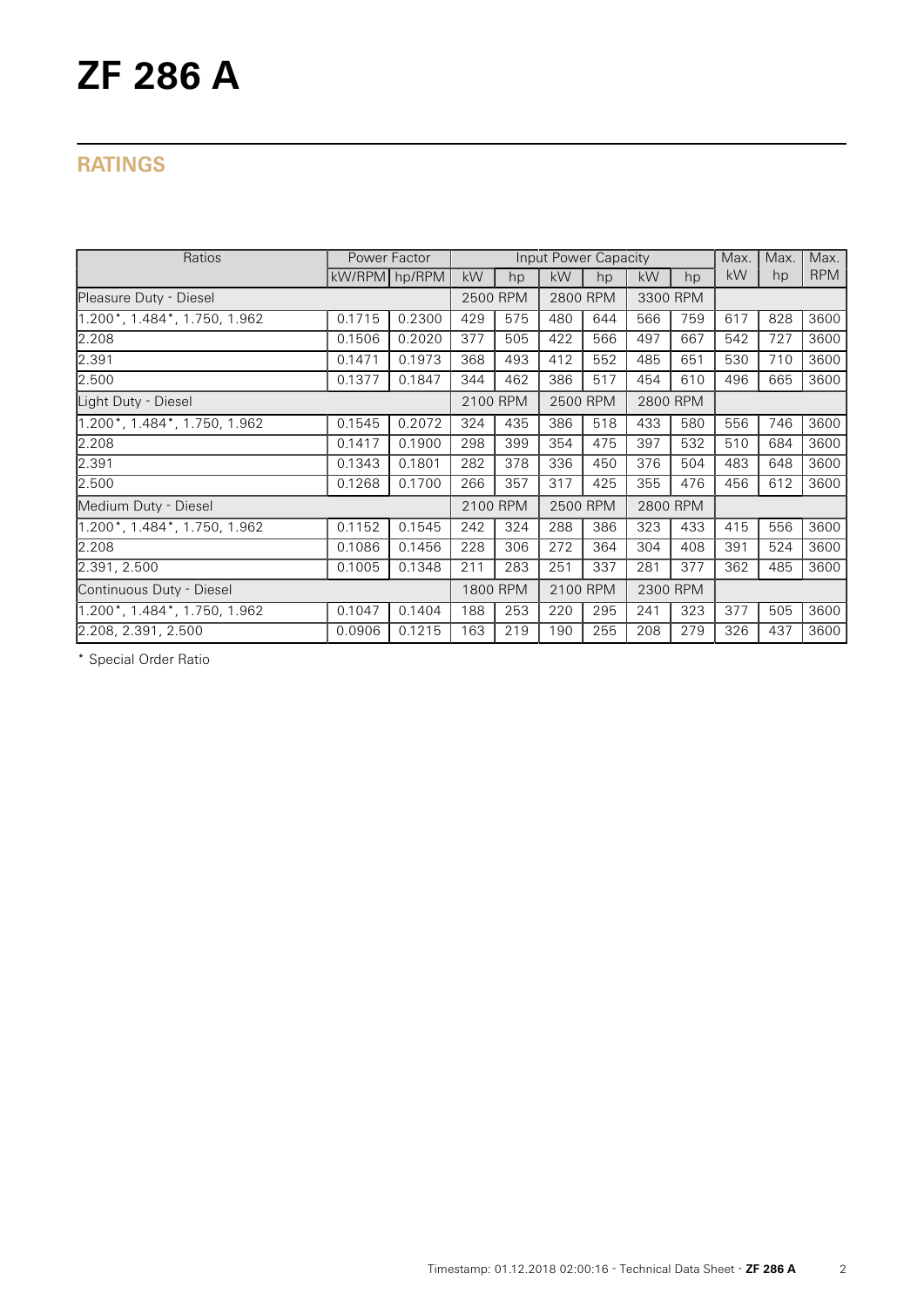# **DIMENSIONS**





| $\forall$                                                                          | B <sub>1</sub> | B <sub>2</sub>                                    | H1 | H <sub>2</sub> |     |  |     | $\lfloor 2 \rfloor$ |  |  |  |
|------------------------------------------------------------------------------------|----------------|---------------------------------------------------|----|----------------|-----|--|-----|---------------------|--|--|--|
| Millimeter (mm)                                                                    |                |                                                   |    |                |     |  |     |                     |  |  |  |
| 149.0                                                                              | 215.0          | 55.0<br>315.0<br>126.0<br>300.0<br>215.0<br>418.0 |    |                |     |  |     |                     |  |  |  |
| lnch (in)                                                                          |                |                                                   |    |                |     |  |     |                     |  |  |  |
| 5.87                                                                               | 8.46           | 2.17<br>16.46<br>4.96<br>12.4<br>11.81<br>8.46    |    |                |     |  |     |                     |  |  |  |
| Angle (°)<br>Weight (kg)<br>Weight (lb)<br>Amount of Oil (qt)<br>Amount of Oil (I) |                |                                                   |    |                |     |  |     |                     |  |  |  |
|                                                                                    | 77             |                                                   |    | 170            | 5.0 |  | 5.3 |                     |  |  |  |

# **BELL HOUSING DIMENSIONS**

|                  | А                                      |    | B                                   |    | C  |    | L3   |      | <b>Bolt Holes</b> |                 |      |
|------------------|----------------------------------------|----|-------------------------------------|----|----|----|------|------|-------------------|-----------------|------|
| Name             |                                        |    |                                     |    |    |    |      |      | No.               | <b>Diameter</b> |      |
|                  | mm                                     | in | mm                                  | in | mm | in | mm   | in   |                   | mm              | in   |
| SAE 1            |                                        |    | 511.2 20.13 530.2 20.87 554.0 21.81 |    |    |    | 35.0 | 1.38 | 12                | 12.0            | 0.47 |
| SAE <sub>2</sub> | 447.68 17.63 466.73 18.38 488.95 19.25 |    |                                     |    |    |    |      |      | 12                | 10.32           | 0.41 |
| SAE <sub>3</sub> | 409.58 16.13 428.63 16.88 450.85 17.75 |    |                                     |    |    |    |      |      | 12                | 10.32           | 0.41 |
| 3 CAT            |                                        |    |                                     |    |    |    |      |      |                   |                 |      |



# **OUTPUT FLANGE DIMENSIONS**

|       |    |                         |                         |    |                         |      |              | <b>Bolt Holes</b> |      |      |  |
|-------|----|-------------------------|-------------------------|----|-------------------------|------|--------------|-------------------|------|------|--|
|       |    |                         |                         |    |                         |      | No.          | Diameter (E)      |      |      |  |
| mm    | ın | mm                      | $\overline{\mathsf{I}}$ | mm | $\overline{\mathsf{I}}$ | mm   | $\mathsf{I}$ |                   | mm   |      |  |
| 146.0 |    | $5.75$ 120.65 4.75 76.2 |                         |    | 3.0                     | 14.0 | 0.55         |                   | 16.2 | 0.64 |  |